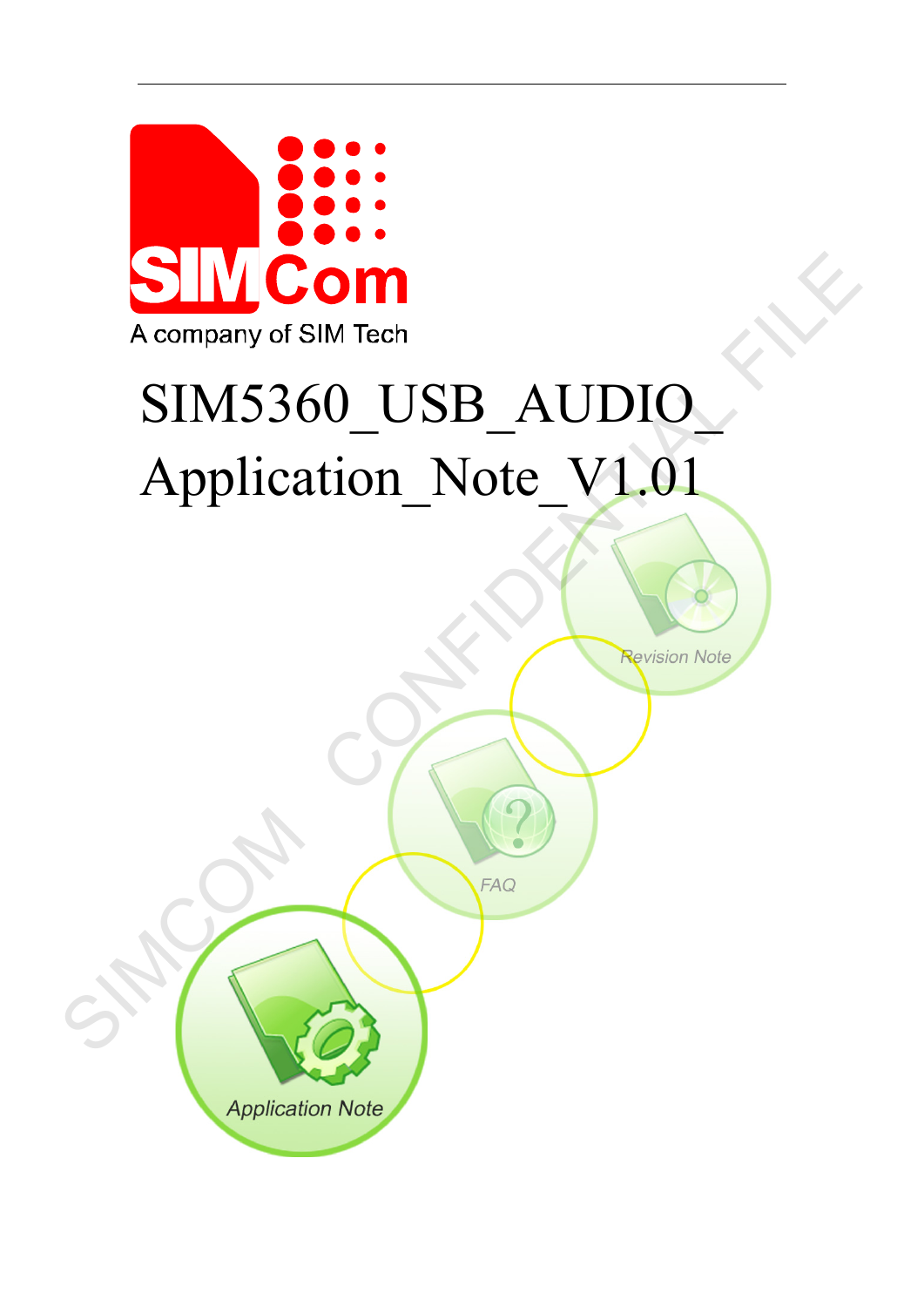

| <b>Document Title:</b>      | SIM5360 USB AUDIO Application Note       |
|-----------------------------|------------------------------------------|
| <b>Version:</b>             | 1.01                                     |
| Date:                       | 2016-12-21                               |
| <b>Status:</b>              | Release                                  |
| <b>Document Control ID:</b> | SIM5360 USB AUDIO Application Note V1.01 |

#### **General Notes**

Simcom offers this information as a service to its customers, to support application and engineering efforts that use the products designed by Simcom. The information provided is based upon requirements specifically provided to Simcom by the customers. Simcom has not undertaken any independent search for additional relevant information, including any information that may be in the customer's possession. Furthermore, system validation of this product designed by Simcom within a larger electronic system remains the responsibility of the customer or the customer's system integrator. All specifications supplied herein are subject to change. Status:<br>
Redease<br>
Decument Central ID: SIMS360\_USB\_AUDIO\_Application\_Note\_V1.01<br>
Simple and the status than the product designed by Simcom. The infegration provided is<br>
one of the substrained as a service to is usualized

#### **Copyright**

This document contains proprietary technical information which is the property of SIMCOM Limited., copying of this document and giving it to others and the using or communication of the contents thereof, are forbidden without express authority. Offenders are liable to the payment of damages. All rights reserved in the event of grant of a patent or the registration of a utility model or design. All specification supplied herein are subject to change without notice at any time.

#### *Copyright © Shanghai SIMCom Wireless Solutions Ltd. 201***6**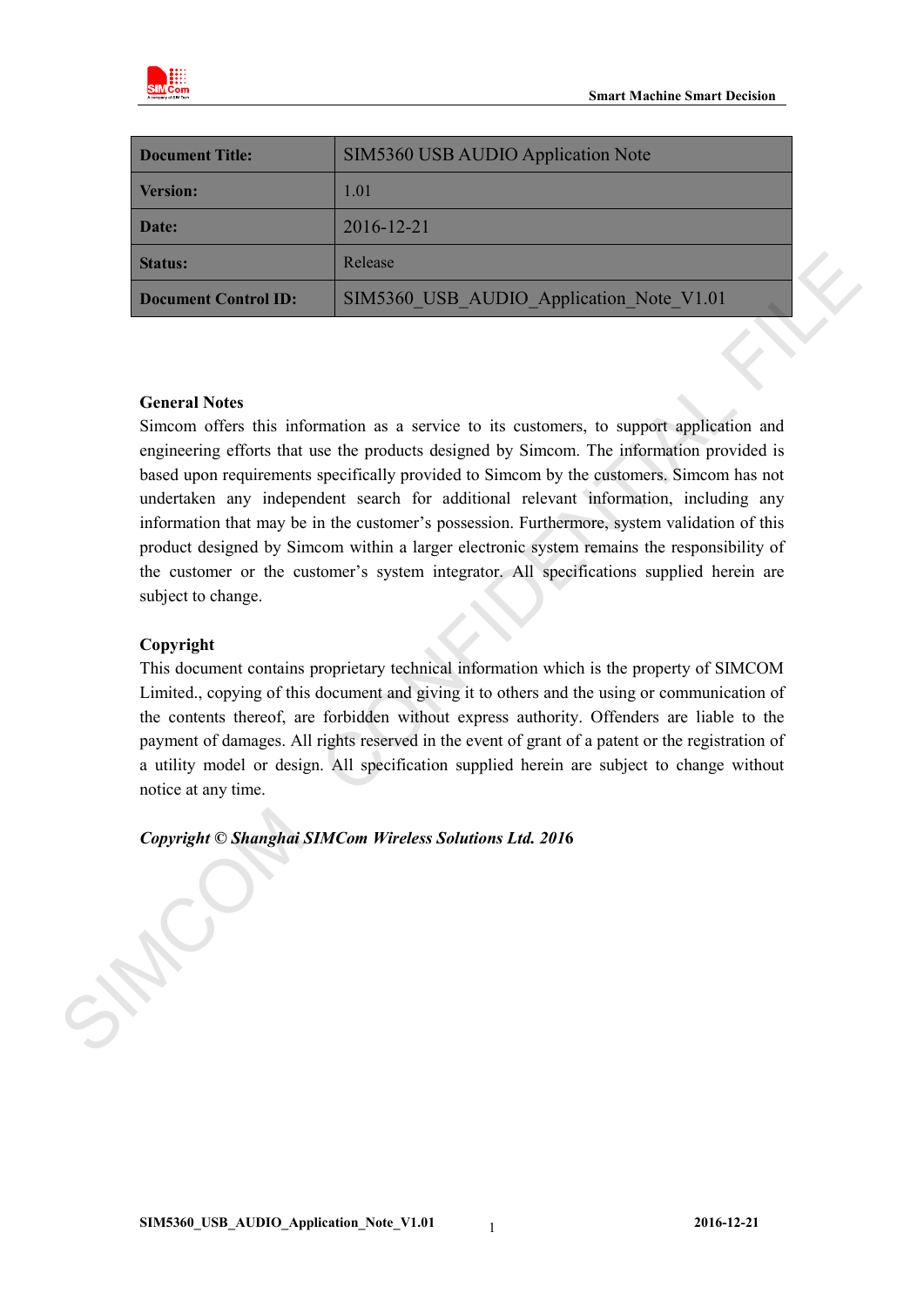

# <span id="page-2-0"></span>**Version History**

| <b>Version</b> | <b>Chapter</b> | <b>Comments</b>   |
|----------------|----------------|-------------------|
| $\rm V1.00$    |                | New Version       |
| V1.01          | 2.3/2.4        | Add 2) in 2.3/2.4 |
|                |                |                   |
|                |                |                   |
|                |                |                   |
|                |                |                   |
|                |                |                   |
|                |                |                   |
|                |                |                   |
|                |                |                   |
|                |                |                   |
|                |                |                   |
|                |                |                   |
|                |                |                   |
|                |                |                   |
|                |                |                   |
|                |                |                   |
|                |                |                   |
|                |                |                   |
|                |                |                   |
|                |                |                   |
|                |                |                   |
|                |                |                   |
|                |                |                   |
|                |                |                   |
|                |                |                   |
|                |                |                   |
|                | SHOL           |                   |
|                |                |                   |
|                |                |                   |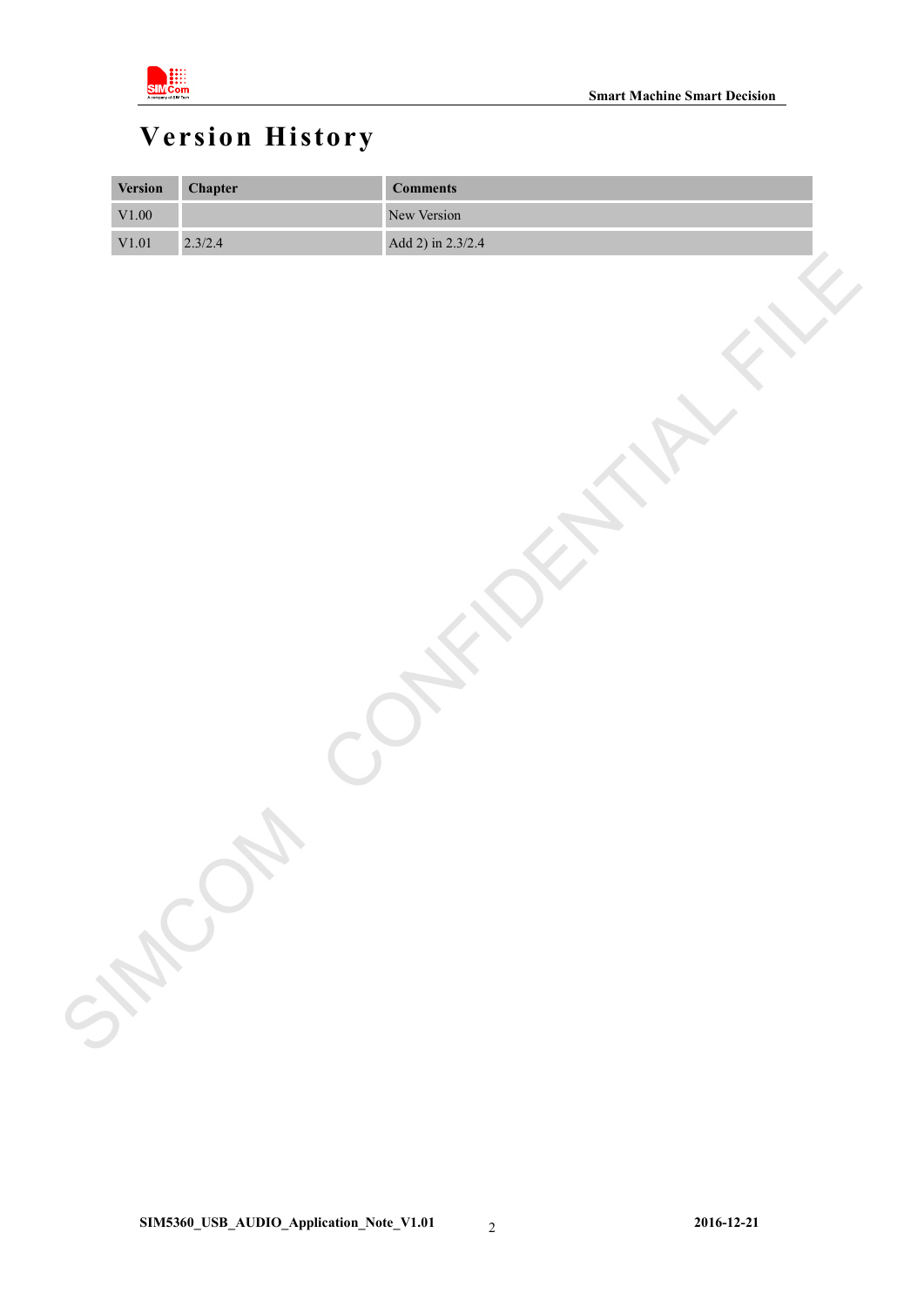

# <span id="page-3-0"></span>Contents

| 2 <sub>1</sub> |  |  |  |
|----------------|--|--|--|
|                |  |  |  |
|                |  |  |  |
|                |  |  |  |
|                |  |  |  |
|                |  |  |  |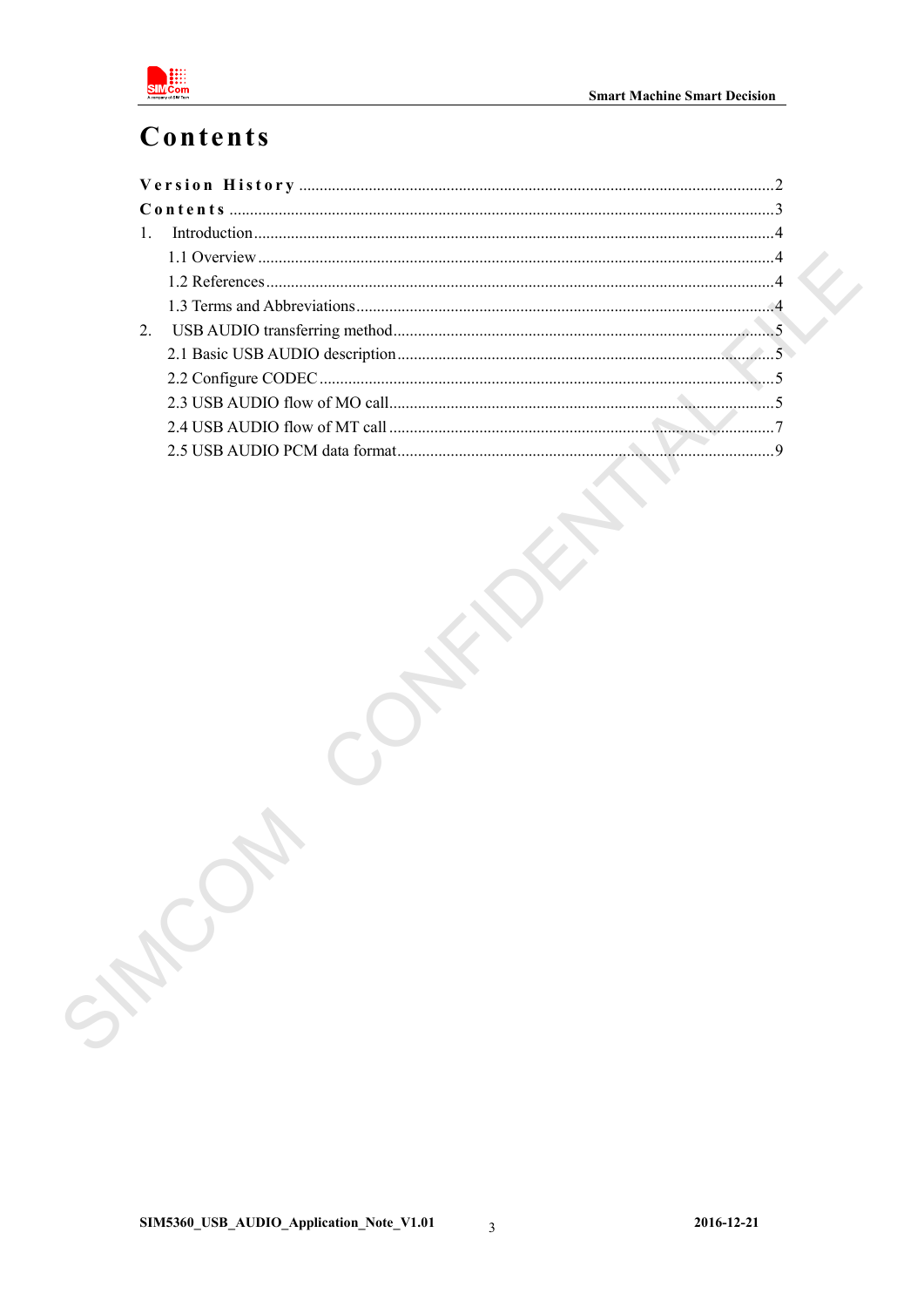

# <span id="page-4-0"></span>**1. Introduction**

## **1.1 Overview**

This document gives the usage of SIM5360 USB AUDIO functions. User can get useful information about the SIM5360 USB AUDIO functions quickly through this document.

<span id="page-4-1"></span>The USB AUDIO functions are provided in AT command format, and they are designed for customers to design their software PCM applications easily. User can access the USB AUDIO AT commands through UART/ USB interface which communicates with SIM5360 module. The usage of SIM5360 USB AUDIO functions. User can get useful<br>
S360 USB AUDIO functions quickly through this document.<br>
Etions are provided in AT command format, and they are designed for<br>
of thware PCM applications easily

#### **SIM5360 USB AUDIO features:**

- Basic software PCM data transferring on USB DIAG port
- $\bullet$  MO call of USB AUDIO flow
- $\bullet$  MT call of USB AUDIO flow

#### <span id="page-4-2"></span>**1.2 References**

The present document is based on the following documents:

[1] SIM5360 PCM Application Note V1.xx.DOC.

## <span id="page-4-3"></span>**1.3 Terms and Abbreviations**

For the purposes of the present document, the following abbreviations apply:

- AT ATTention; the two-character abbreviation is used to start a command line to be sent from TE/DTE to TA/DCE For the purposes of the prese<br>
• AT ATtentior<br>
TE/DTE to TA/DCE<br>
• TA Terminal<br>
• TE Terminal<br>
• UMTS Universal<br>
• URC Unsolicite<br>
• USB AUDIO A method<br>
• USIM Universal<br>
• WCDMA Wideband
	- TA Terminal Adaptor; e.g. a data card (equal to DCE)
	- TE Terminal Equipment; e.g. a computer (equal to DTE)
	- UMTS Universal Mobile Telecommunications System
	- URC Unsolicited Result Code
	- USB AUDIO A method used for external MPU and the module to transferring software PCM data
	- USIM Universal Subscriber Identity Module
	- WCDMA Wideband Code Division Multiple Access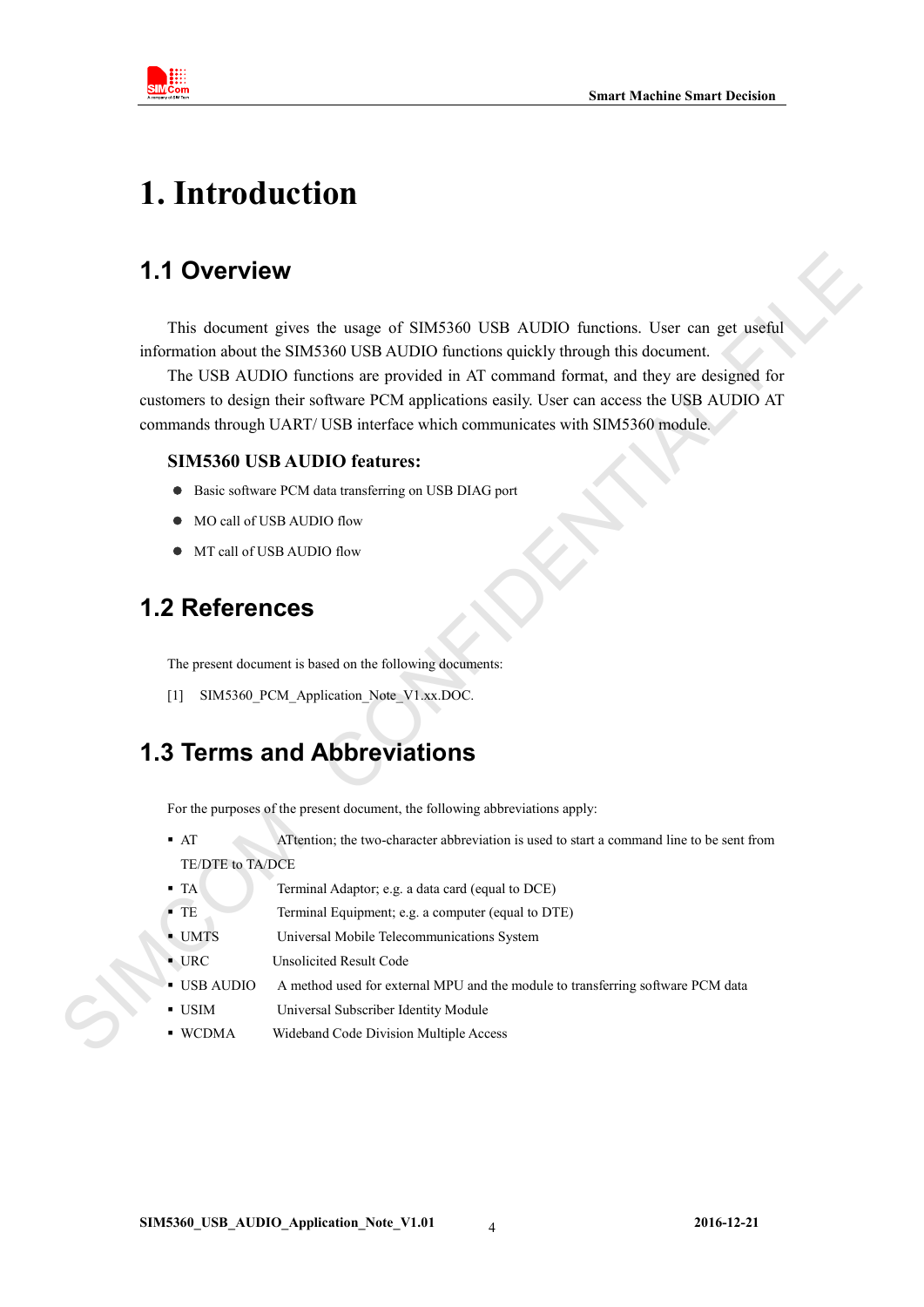

# <span id="page-5-0"></span>**2. USB AUDIO transferring method**

## <span id="page-5-1"></span>**2.1 Basic USB AUDIO description**

 The USB AUDIO function is used to help customer to develop PCM applications using software instead of using hardware audio connection. When using USB AUDIO, two USB virtual serial ports (USB AT port and USB DIAG port) are needed. The USB AT port is used to run AT commands, while the DIAG port is used to transfer the software PCM data. Following is the basic diagram for USB AUDIO:



**Diagram 1 USB AUDIO diagram**

## <span id="page-5-2"></span>**2.2 Configure CODEC**

Currently USB AUDIO only supports 8K sample rate, so the **AT+CODEC=31,3** needs to be set before using USB AUDIO function. This AT command only needs to be set one time, and it shall save to flash and take effect on next power cycle.

## <span id="page-5-3"></span>**2.3 USB AUDIO flow of MO call**

The following commands give an example of MO call for USB AUDIO:

1) External MPU runs "AT+DSWITCH=1" command on the USB AT port to switch the module USB DIAG port to DATA mode.

*AT+DSWITCH=1*

2) External MPU write data "AT\0\0\3\0\0\0\0\0\0" to data port, and read "AT\0\0\3\0\0\0\1\0\0" from data port.

**SIM5360\_USB\_AUDIO\_Application\_Note\_V1.01 2016-12-21** 5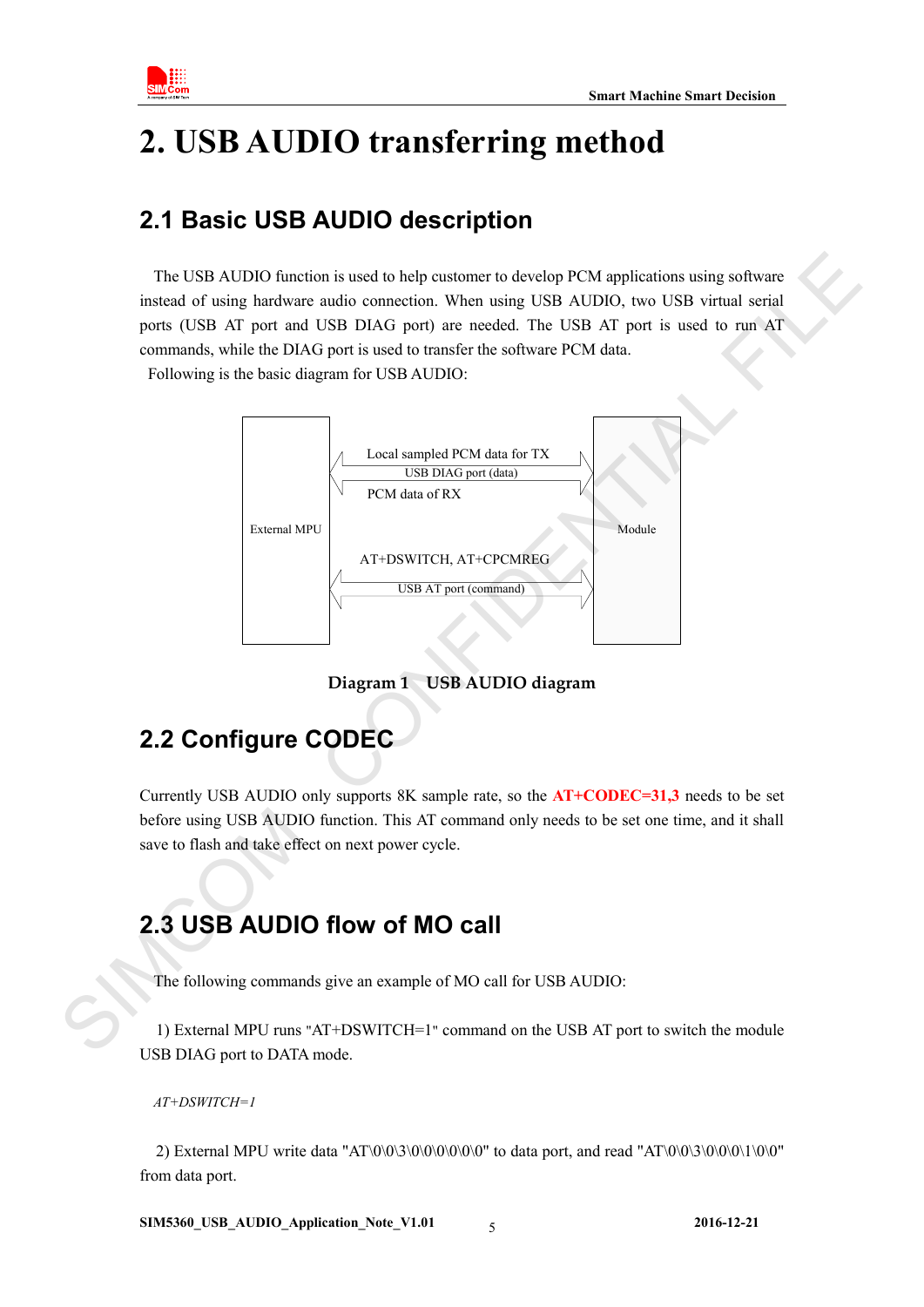

*char \*pre\_data="AT\0\0\3\0\0\0\0\0\0\0"; bytes=write(tty\_fd, pre\_data, 11);*

3) External MPU runs "ATD…" command to dial the destination phone number

*ATD 10086;*

4) Module reports "VOICE CALL: BEGIN" to indicate that the voice call is connected now. External MPU runs "AT+CPCMREG=1" command to begin the PCM data transferring on the USB DIAG port. *ATD 10086.*<br>
4) Module reports "VOICE CALL: BEGIN" to indicate that the voice call is connected now.<br>
Fextrant MPI and "AT-CPCMRFG=1" command to hegin the PCM data transferring on the<br>
1980/45 CML: BRGW<br>
17+CPCMRG=1<br>
199

*VOICE CALL: BEGIN AT+CPCMREG=1*

5) Now the external MPU and the module can exchange software PCM data until the call is hung up.

6) When the voice call is hung up, the USB AT port should report "VOICE CALL: END:" , and then the external MPU may run "AT+CPCMREG=0" command to stop transferring the software PCM data on the USB DIAG port.

*VOICE CALL: END: AT+CPCMREG=0*

7) When the USB AUDIO mode is not needed, external MPU can run "AT+DSWITCH=0" to switch the USB DIAG port back to the original mode.

Following is the USB AUDIO flow diagram of MO call.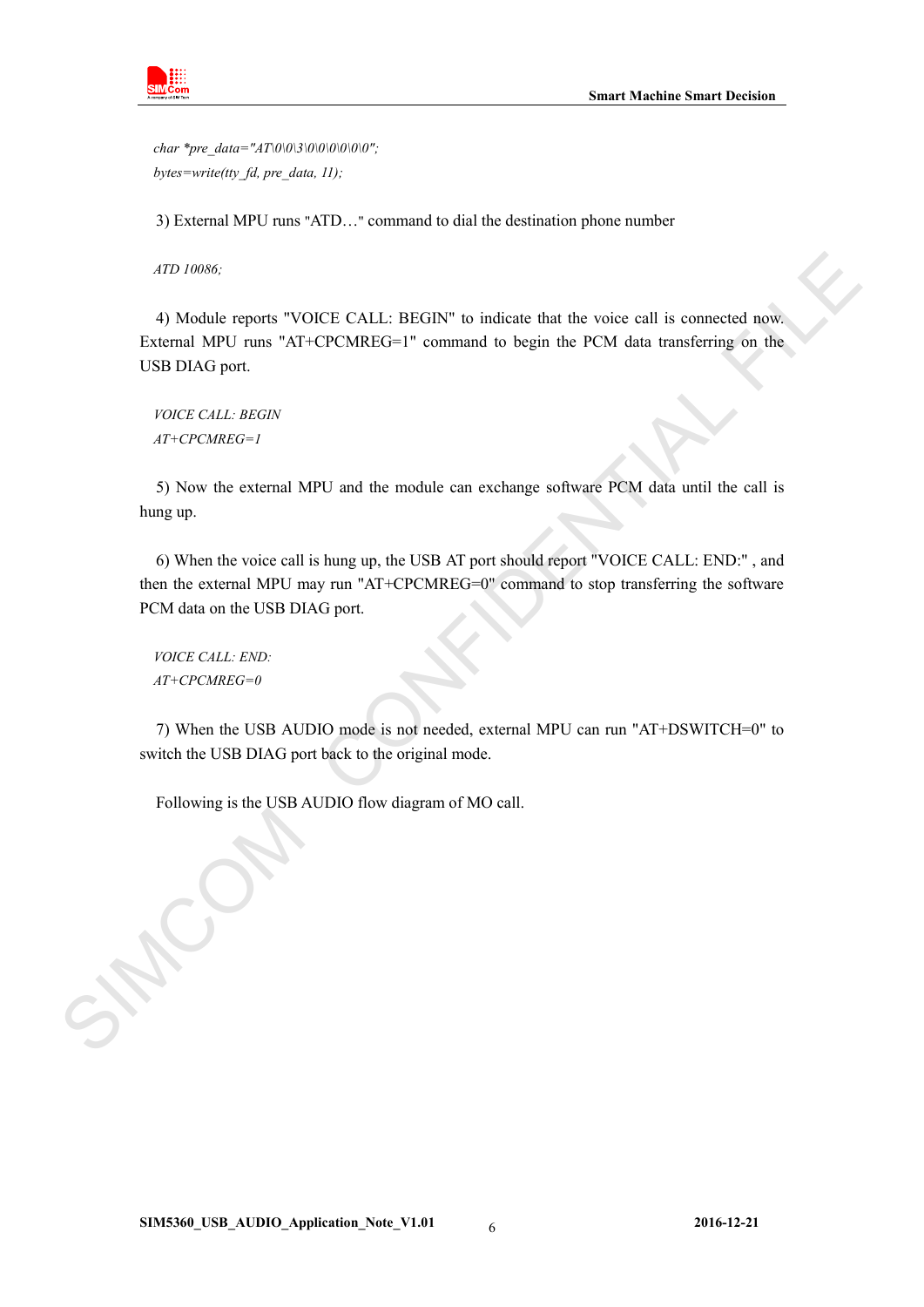

**Diagram 2 USB AUDIO flow of MO call**

## <span id="page-7-0"></span>**2.4 USB AUDIO flow of MT call**

The following commands give an example of MT call for USB AUDIO:

1) External MPU runs "AT+DSWITCH=1" command on the USB AT port to switch the module USB DIAG port to DATA mode.

*AT+DSWITCH=1*

2) External MPU write data "AT\0\0\3\0\0\0\0\0\0" to data port, and read "AT\0\0\3\0\0\0\1\0\0" from data port.

*char \*pre\_data="AT\0\0\3\0\0\0\0\0\0\0"*; *bytes=write(tty\_fd, pre\_data, 11);*

3) Module reports " VOICE CALL: ALERTING " to indicate that the voice call is connected now. External MPU runs "AT+CPCMREG=1" command to begin the PCM data transferring on the USB DIAG port.

**SIM5360\_USB\_AUDIO\_Application\_Note\_V1.01 2016-12-21** 7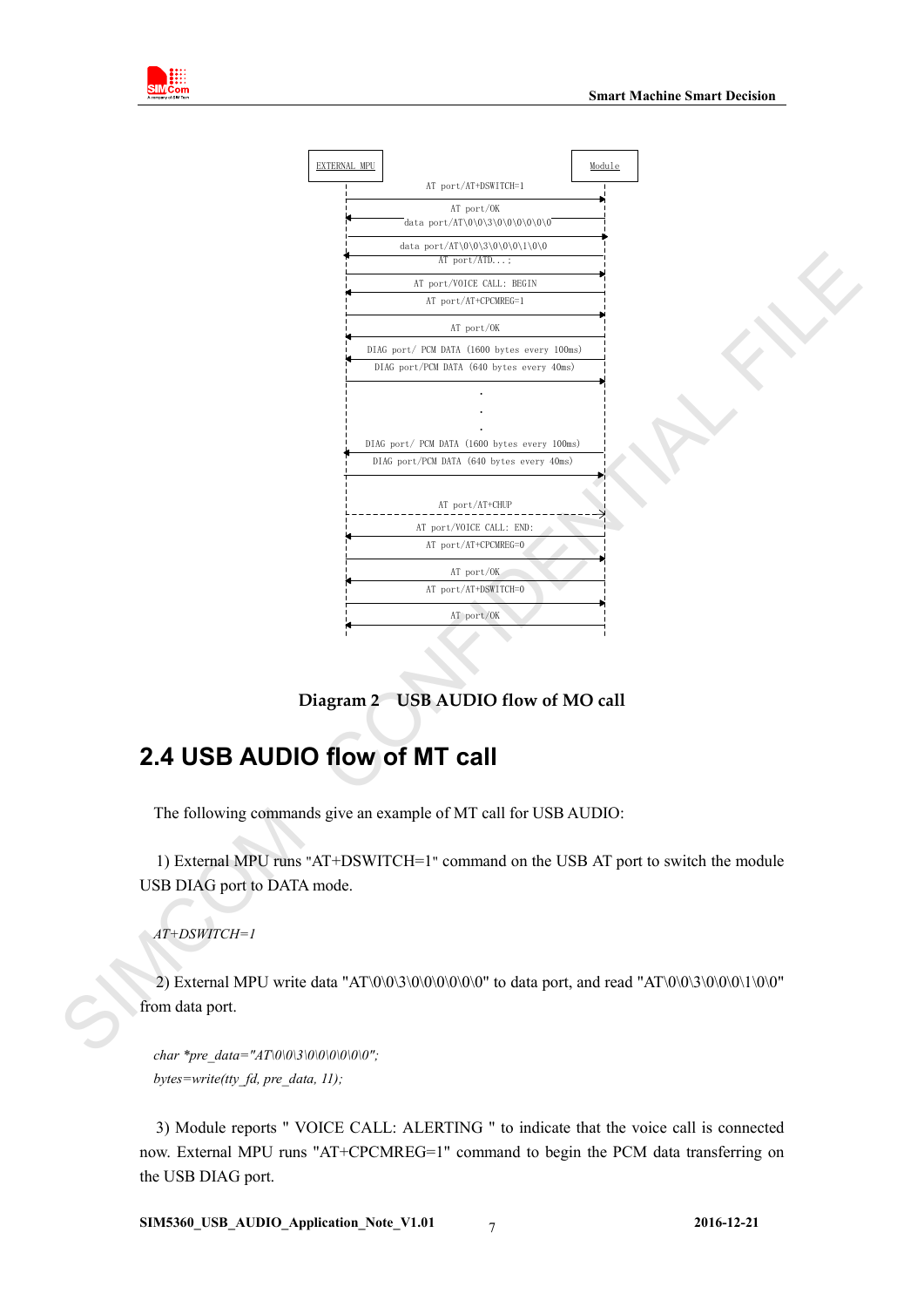

*VOICE CALL: ALERTING AT+CPCMREG=1*

4) Now the external MPU and the module can exchange software PCM data until the call is hung up.

5) When the voice call is hung up, the USB AT port should report "VOICE CALL: END:" , and then the external MPU may run "AT+CPCMREG=0" command to stop transferring the software PCM data on the USB DIAG port.

*VOICE CALL: END: AT+CPCMREG=0*

6) When the USB AUDIO mode is not needed, external MPU can run "AT+DSWITCH=0" to switch the USB DIAG port back to the original mode.

Following is the USB AUDIO flow diagram of MO call.



**Diagram 3 USB AUDIO flow of MT call**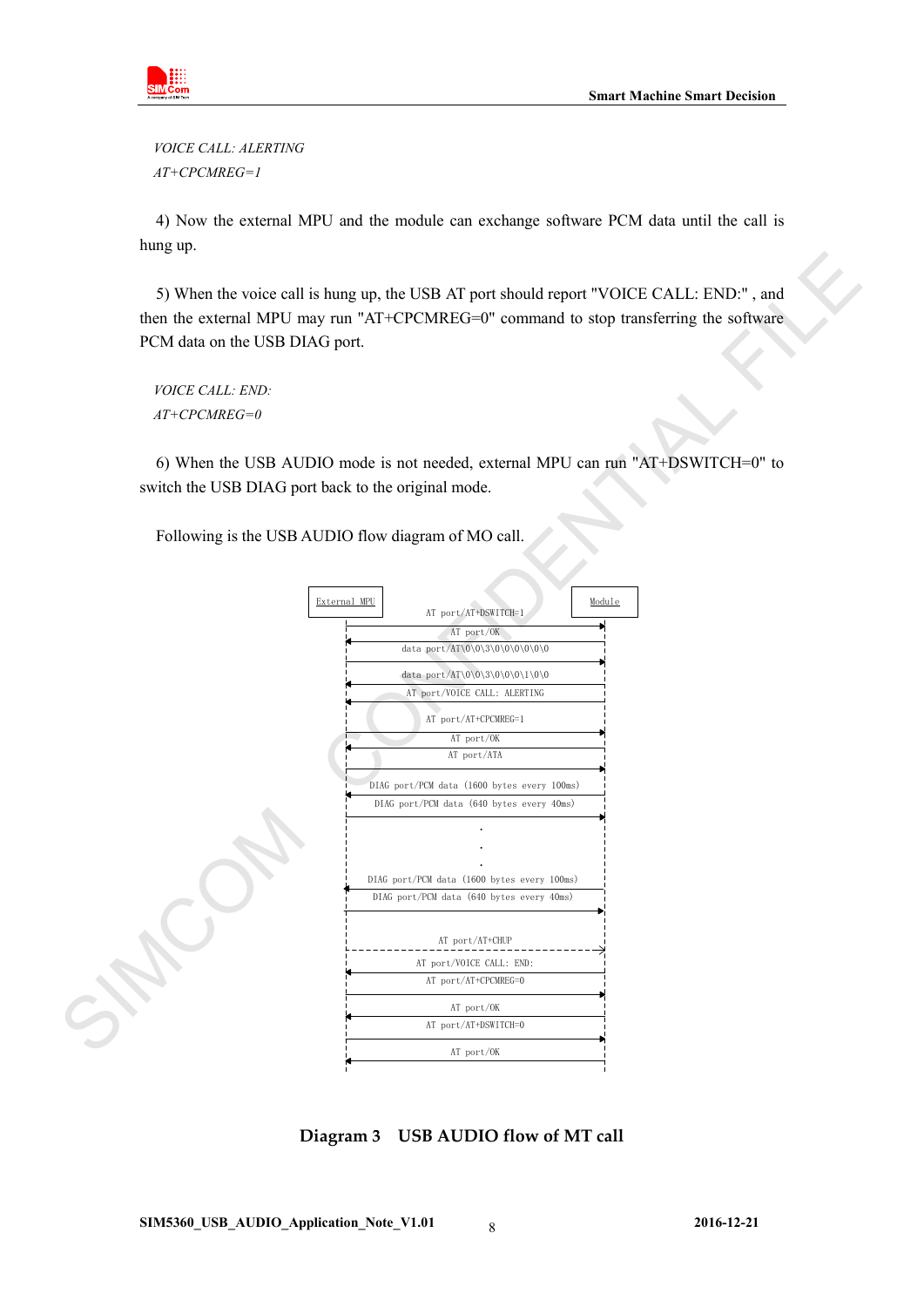

#### <span id="page-9-0"></span>**2.5 USB AUDIO PCM data format**

Module to external MPU direction: On USB AUDIO mode, every 100 milliseconds, the module should send a packet of 1600 bytes PCM data to the external MPU, this packet contains 800 PCM samples and each sample occupies 16 bits.

External MPU to Module direction: On USB AUDIO mode, every 40 milliseconds, the external MPU should send a packet of 640 bytes PCM data to the module, this packet contains 320 samples and each sample occupies 16 bits. External MPU to Module direction: On USB AUDIO mode, every 40 milliseconds. the external MPU should send a precket of 6410 hyte; PCM data to the module, this precket contains 320 samples and each sample occupies 16 bits.